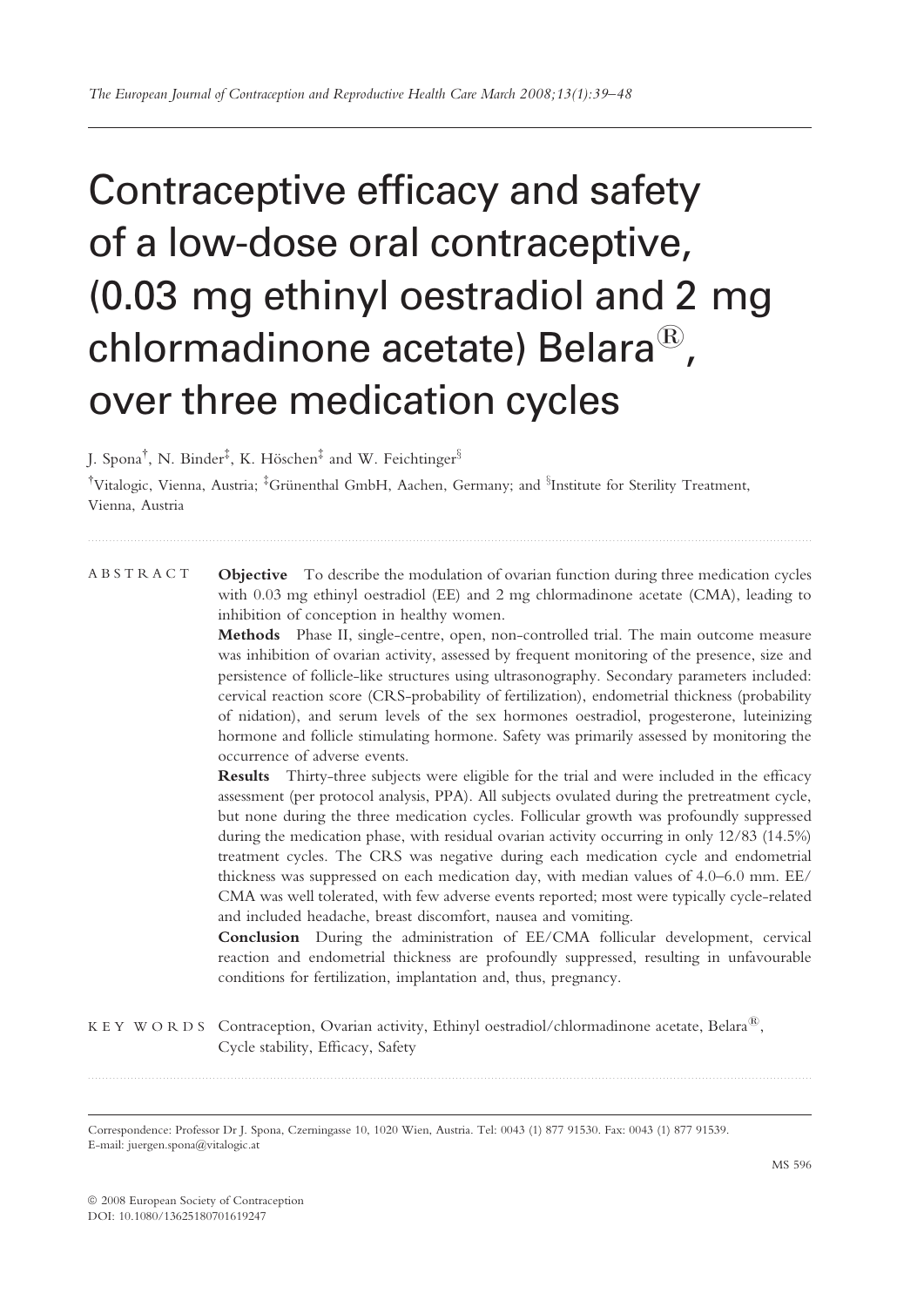# INTRODUCTION

Steroid drugs with contraceptive properties have been available for several decades, but are still subject to improvement<sup>1</sup>. One of the most important changes has been the gradual lowering of steroid dosage in commercially available contraceptives, aiming at a reduction of adverse effects<sup>2</sup>. Reduced-dose contraceptive pills still largely achieve the goal of suppression of pituitary-ovarian activity, with few unwanted pregnancies and minimal side effects.

Previous trials have used pituitary-ovarian inhibition to assess the suppressive potential of contraceptive drugs<sup>1,3,4</sup>. According to van Heusden and Fauser<sup>4</sup>, however, many of these trials allowed for major underreporting of residual ovarian activity due to infrequent (once per cycle) or conditional monitoring (when a follicle  $>12$  mm appeared). Consequently, they provide incomplete and/or incomparable results of potential ovarian activity.

Considerable efforts have been made to assess additional indices, and several grading systems have been reported<sup>1,5</sup>. A modified grading system according to Hoogland and Skouby<sup>5</sup> was applied to the current trial. It combines the ultrasonic examination of the follicles with the determination of hormone levels, in order to differentiate various levels of ovarian activity.

Belara $^{\circledR}$  is a low-dose, combined, oral contraceptive (OC) containing 0.03 mg ethinyl oestradiol (EE) and 2 mg chlormadinone acetate (CMA). The dose of 2 mg CMA is known to inhibit ovulation, whilst the 0.03 mg EE ensures satisfactory cycle control with minimal oestrogen-related side effects<sup>6,7</sup>. CMA is a derivative of progesterone; it exhibits antiandrogenic properties<sup>8</sup>, without significant mineralocorticoid and anti-mineralocorticoid actions<sup>9</sup>.

The aim of the current trial was to monitor the effects of EE/CMA on ovarian function, including the hormonal and morphological changes that will lead to reliable contraception. Follicle size, sex hormone levels, cervical reaction and endometrial thickness were measured frequently (every other day) and grading was performed every cycle, according to the methodology used by Hoogland and Skouby<sup>5</sup>. In this trial, a grading scheme was used, as reported by Spona *et al.* in previous trials<sup>10–12</sup>. This helped to determine a comprehensive picture of the potential for pregnancy whilst taking EE/CMA.

#### MATERIALS AND METHODS

## Trial design and setting

This was a single-centre, open, non-controlled phase II trial performed at the Institute for Sterility Treatment, Vienna, Austria, between 20th November 2002 and 11th July 2003. The trial was designed to evaluate the contraceptive efficacy (ovulation inhibition) and safety of a new combination pill (EE/CMA/ Belara<sup> $(8)$ </sup>) in healthy women with no known infertility.

The trial was subdivided into six stages: a pretreatment cycle (screening phase), three medication cycles, a post-treatment cycle (days 1–28 after medication cycle 3) and a final examination (on day 29 after completion of medication cycle 3). If the pretreatment cycle was ovulatory, the subject was entered into the medication phase of the trial.

The trial was performed in accordance with Good Clinical Practice (GCP), the Declaration of Helsinki, and was approved, with two amendments, by the Human Ethics Committee of the participating centre. The trial complied with European Medicines Agency (EMEA) guidelines for the investigation of oral contraceptives in women. All participants had given their written informed consent.

## Trial population

Healthy, non-smoking (aged 18–35 years) or smoking (aged 18–30 years) women were recruited into the trial. Additional inclusion criteria were: a negative pregnancy test, no wish to become pregnant (during the next six cycles), normal laboratory values (with respect to haematology, coagulation, chemistry and sex hormone levels), a body mass index  $\leq 30$  and a normal cervical cytology.

Eligible women were required to have a regular ovulatory cycle (24–35 days) during screening, an interval of at least 1 month without hormonal or intrauterine contraception before treatment and a normal ultrasonographic appearance of the endometrium.

Subjects were excluded if they were nursing mothers, had a history of severe allergic disease, epilepsy, psychiatric illness, alcohol or drug/medication dependency, or had a chronic disease or diet that might affect the pharmacokinetics of the test medication. Women were also excluded if they had a history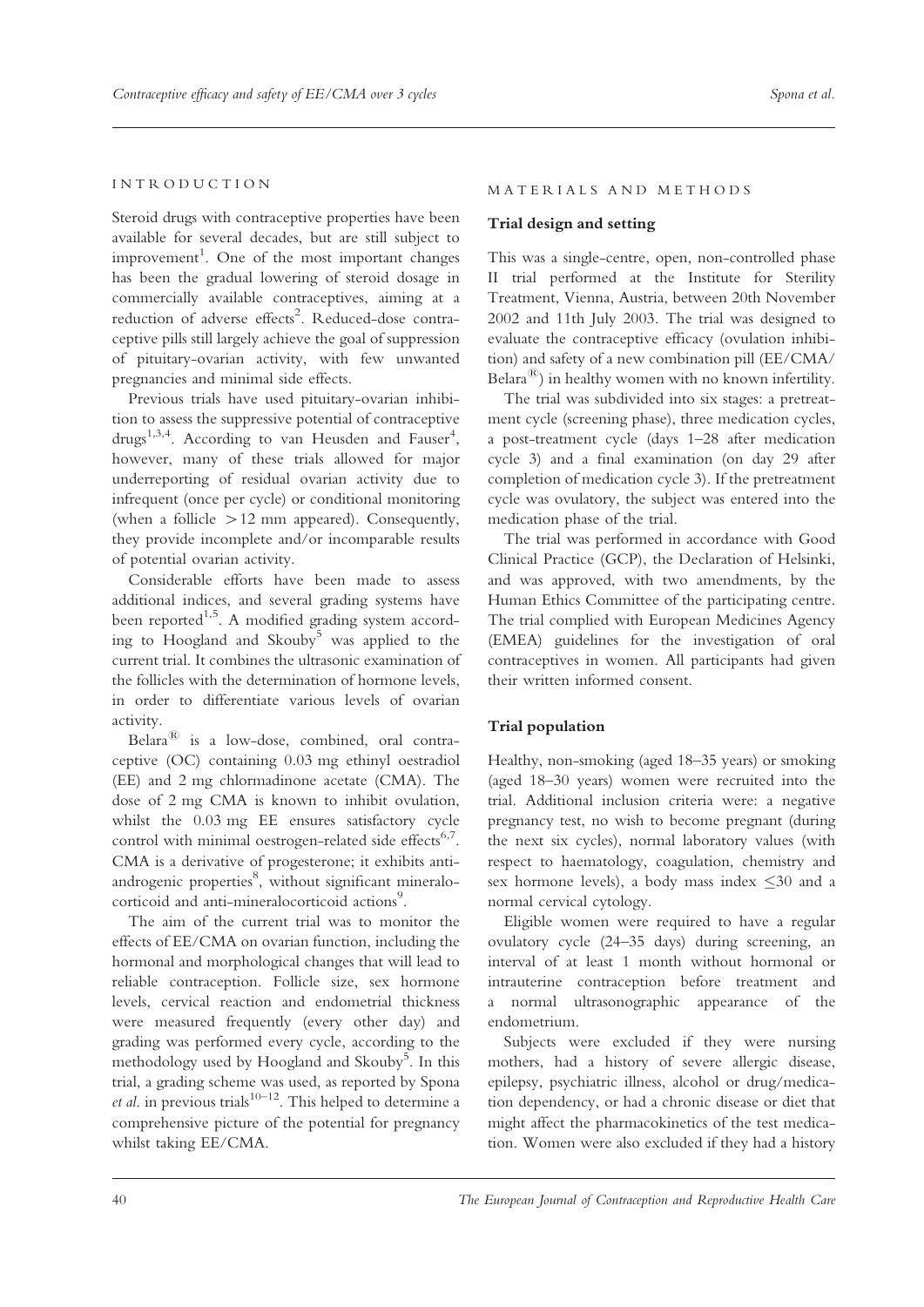of menstrual disorders or abnormalities, severe migraine, chronic diseases, or were taking other hormonal contraceptives or concomitant medications with known drug interactions.

All eligible subjects were examined by the investigator. Assessments included: demographic data, medical history and menstrual history (last 3 months), previous and concomitant medication, physical examination including a gynaecological examination, laboratory investigations and a pregnancy test. All participants could withdraw or be withdrawn from the trial at any time.

## Trial treatment

Starting on the first day of their next menstrual bleeding, eligible women were required during three 28-day cycles to take one Belara<sup>®</sup> pill (Grünenthal GmbH, Aachen, Germany) orally at the same time every day (preferably in the evening) for 21 consecutive days, followed by a pill-free interval of 7 days.

## **Assessments**

All women, assigned to the per protocol analysis (PPA), who completed the trial, were taken into account for assessment of efficacy of the OC. Due to the exploratory nature of the trial, there was no primary endpoint. The main endpoint was the inhibition of ovarian activity assessed by the presence, size and persistence of follicle-like structures (FLS) using an ultrasonic examination of the ovaries. Grading was conducted according to a modified Hoogland and Skouby  $score^{10-12}$  (Table 1). The Hoogland–Skouby score was determined for each cycle.

Secondary variables measured included: changes in endometrial thickness assessed by transvaginal ultrasound as an indication of ovulation<sup>13,14</sup>, the amount and consistency of the cervical mucus (cervical reaction score, CRS) to assess the potential of fertilization<sup>15,16</sup> and the decrease in serum levels of sex hormones (oestradiol, luteinizing hormone [LH], follicle stimulating hormone [FSH], and progesterone).

The CRS was calculated by performing cervical smears and taking four variables into account, either quantitatively or qualitatively: the amount of mucus, the Spinnbarkeit, its capacity to crystallize on a glass slide thereby producing the pattern of a fern leaf ('fern test'), and the width of the external cervical  $\sigma s^{15}$ . Results were classified as either negative (score 1–3), slight (score 4–6), moderate (score 7–9) or full cervical reaction (score 10–12; Table 2).

Efficacy assessments were conducted on the even days during each 28-day medication cycle and the post-treatment cycle, corresponding to 14 assessments per cycle. Ovarian activity was graded per cycle making use of the modified Hoogland and Skouby score.

Safety of the treatment with the trial medication was assessed by observing changes in vital signs, gynaecological status (in particular, with regard to the occurrence of intermenstrual bleeding) and cervical cytology, and the self-reporting of adverse events or bleeding disturbances in a diary. The occurrence of pregnancy was not considered an adverse event unless a congenital anomaly arose as a result.

## Statistical analysis

As the trial was designed to be descriptive, no formal sample size was planned. It was estimated that 65 subjects should be screened in order to enter 36

| Grading of residual ovarian activity |                      | FLS diameter (mm)  | Oestradiol (nmol/L) | Progesterone (nmol/L) |  |
|--------------------------------------|----------------------|--------------------|---------------------|-----------------------|--|
|                                      | 1 No activity        | $<$ 10             |                     |                       |  |
|                                      | 2 Potential activity | $10 < FLS \leq 13$ |                     |                       |  |
|                                      | 3 Non-active FLS     | >13                | < 0.1               |                       |  |
|                                      | 4 Active FLS         | >13                | > 0.1               | $\leq 5$              |  |
|                                      | 5 LUF                | $>13$ , persistent | > 0.1               | > 5                   |  |
|                                      | 6 Ovulation          | $>$ 13, ruptured   | > 0.1               | > 5                   |  |

Table 1 Grading of ovarian activity according to the modified Hoogland and Skouby<sup>5</sup> score

FLS, follicle-like structure; LUF, luteinized unruptured follicle.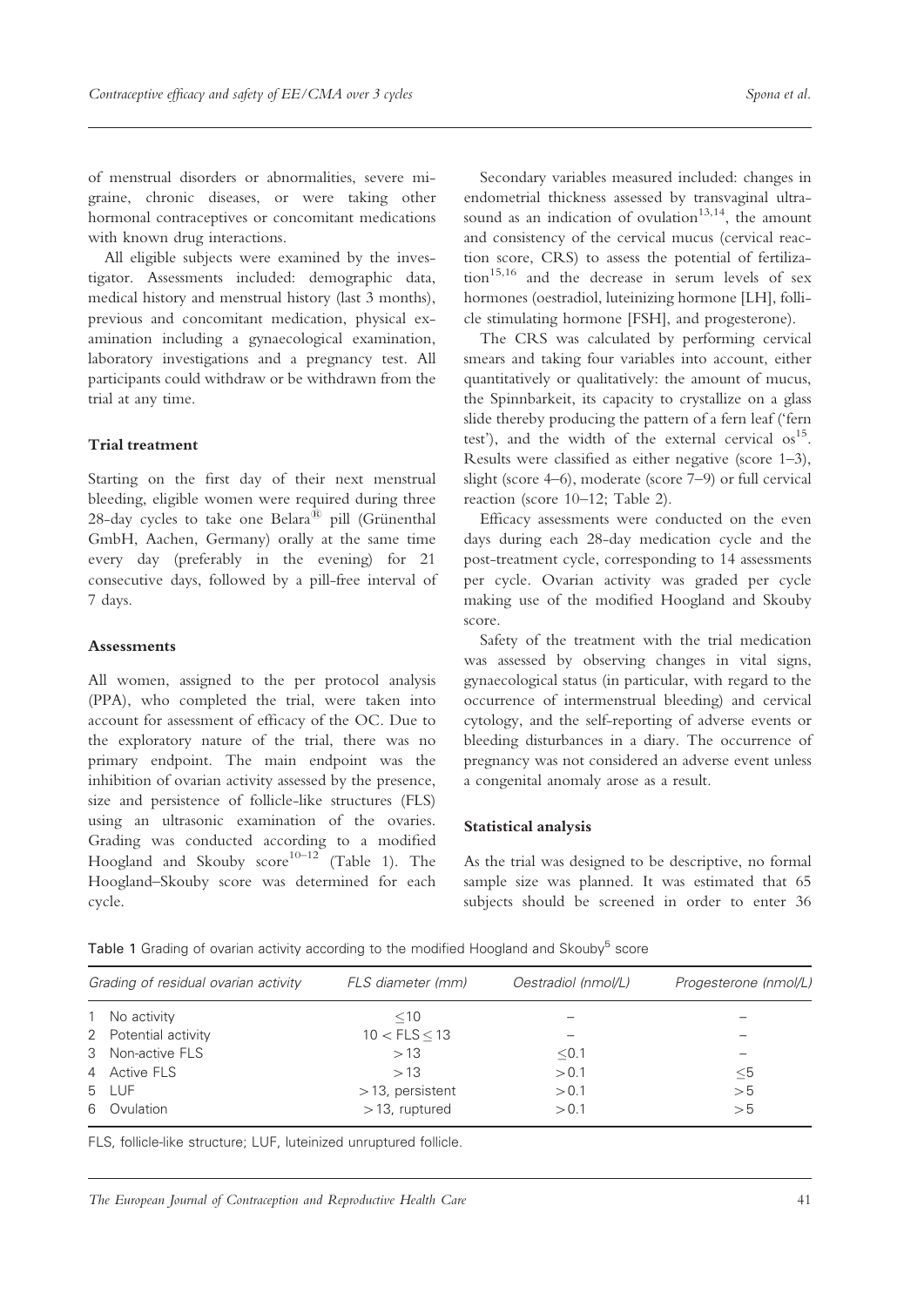| Index           | Finding                                                                                                                            | Points           |
|-----------------|------------------------------------------------------------------------------------------------------------------------------------|------------------|
| Amount of mucus | None                                                                                                                               |                  |
|                 | Scant; a small amount of mucus can be drawn from the cervical canal                                                                |                  |
|                 | Dribble; a glistening drop of mucus seen in the external os; mucus easily drawn                                                    | 2                |
|                 | Cascade; abundant mucus pouring out of external os                                                                                 | 3                |
| Spinnbarkeit    | None                                                                                                                               |                  |
|                 | Slight; uninterrupted mucus thread may be drawn approximately one-quarter of<br>the distance between the external os and the vulva |                  |
|                 | Moderate; uninterrupted mucus thread may be drawn about halfway between<br>the external os and the vulva                           | 2                |
|                 | Pronounced; uninterrupted mucus thread may be drawn for the whole distance<br>between the external os and vulva                    | 3                |
| Ferning         | None; amorphous                                                                                                                    | $\left( \right)$ |
|                 | Linear; fine linear ferning seen in a few spots; no side branching                                                                 |                  |
|                 | Partial; good ferning with side branches in parts of the slide linear ferning or<br>amorphous mucus in other parts                 |                  |
|                 | Complete; full ferning of the whole preparation                                                                                    | 3                |
| Cervix          | Closed; mucosa pale pink; external os hardly admits a small applicator                                                             |                  |
|                 | Partially open; mucosa pink; the cervical canal easily penetrable by an applicator                                                 | 2                |
|                 | Gaping; mucosa hyperaemic; external os patulous                                                                                    | З                |

Table 2 Cervical score according to Insler et al.<sup>15</sup>

Cervical score, sum (points for all four indices).

subjects into the medication phase. All analyses were exploratory and no confirmatory tests were performed.

# RESULTS

## Subjects

A consort diagram of the women screened is shown in Figure 1. Of the 65 subjects screened, 40 (61.5%) were eligible for inclusion. Of these, 33 subjects (82.5%) were included in the efficacy assessment as per protocol. Baseline demographics and characteristics are shown in Table 3. The mean age of the women was 26.0 years, 19 subjects (57.6%) were non-smokers. All women reported regular menstrual cycles (mean length 28.2 days) during the previous three months and 26 subjects (78.8%) had applied contraceptive measures prior to the pre-treatment phase.

# Contraceptive efficacy

The results concerning ovarian activity are shown in Table 4. All 33 subjects in the PPA ovulated

during the pre-treatment phase (grade 6). During the treatment phase, in which a total of 83 medication cycles were monitored, EE/CMA inhibited ovulation in every subject in the PPA. One breakthrough ovulation occurred in a subject in the full analysis set following episodes of vomiting and diarrhoea. The majority of cycles (59/83; 71.1%) had a Hoogland and Skouby grade 1, indicating no ovarian activity, with the highest incidence of pronounced ovarian suppression in medication cycle 1 (27/30, 90.0%). Residual ovarian activity during treatment was also low at 14.5% (12/83; grade 2). Again, ovarian suppression was greatest during the first medication cycle, with only 6.7% (2/30) showing residual ovarian activity (grade 2) compared with 25% (7/ 28) and 12% (3/25) in medication cycles 2 and 3, respectively.

The formation of an active FLS (grade 4) was observed in 11 (13.3%) of a total of 83 medication cycles and a luteinized unruptured follicle  $>13$  mm (LUF grade 5) was seen in 1/83 (1.2%) of medication cycles. Ovulation returned to normal (grade 6) in 26/32 (81.3%) of subjects during the post-treatment phase.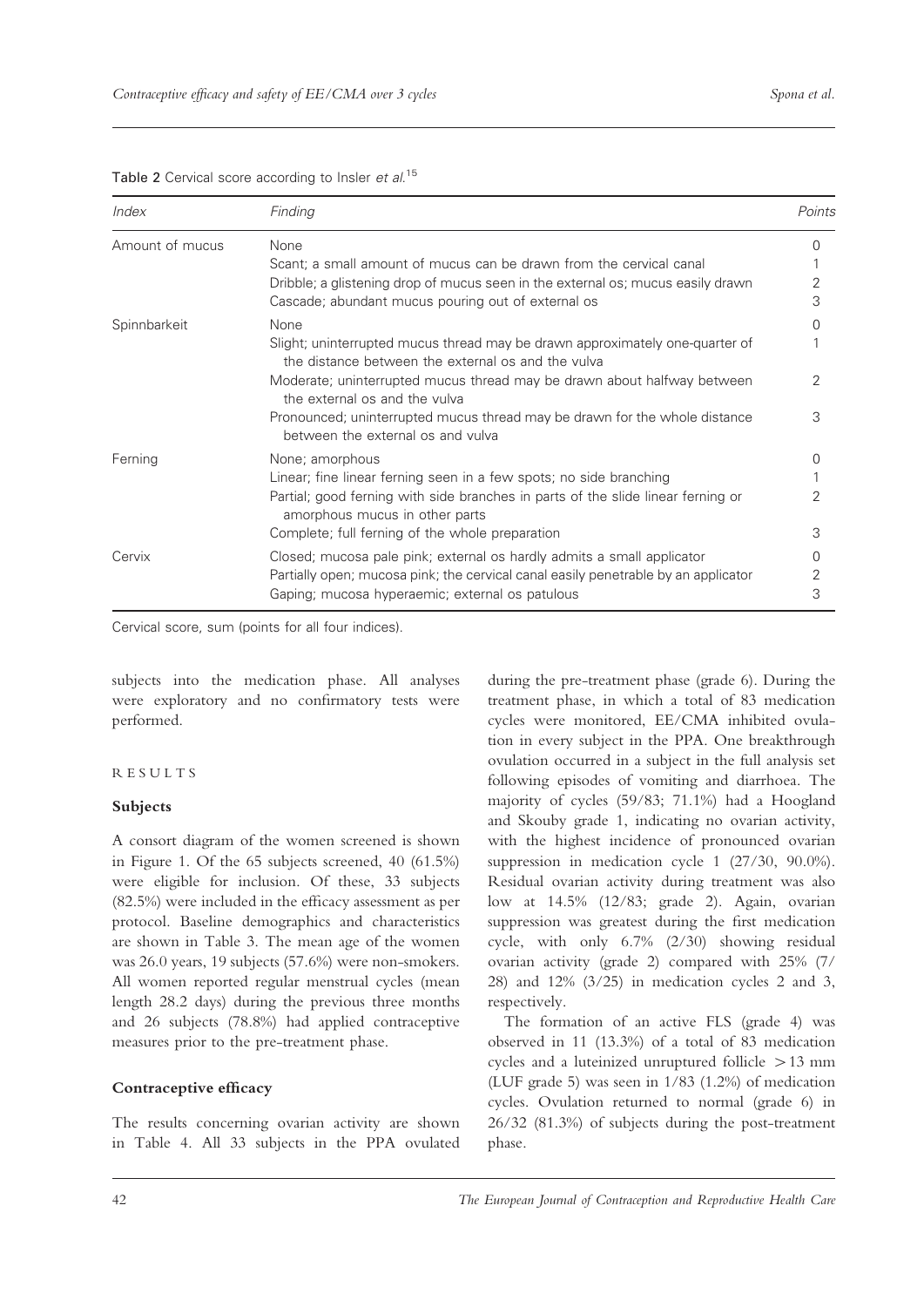

Table 3 Subject baseline demographics and characteristics

| Features                                                  | $n = 33$        |
|-----------------------------------------------------------|-----------------|
| Mean age (years)                                          | 26              |
| (range)                                                   | $(19 - 35)$     |
| Mean BMI (kg/m <sup>2</sup> )                             | 21.5            |
| (range)                                                   | $(18.0 - 28.7)$ |
| Number of smokers (%)                                     |                 |
| Non smoker                                                | 19 (57.6)       |
| Smoker                                                    | 10 (30.3)       |
| Fx-smoker                                                 | 4(12.1)         |
| Number using contraception                                | 26 (78.8)       |
| (%) during last 3 months                                  |                 |
| Number with a regular                                     | 33 (100)        |
| menstrual cycle                                           |                 |
| Mean cycle length (days)                                  | 28.2            |
| (range)                                                   | $(25 - 34)$     |
| Number reporting complaint<br>during last 3 months $(\%)$ | 14 (42.4)       |

Figure 1 Consort diagram of the volunteers recruited. Five of them were excluded from the PPA (one with less than 1 month wash-out period without hormonal contraception, two with irregular menstrual cycle and two with data sets omitted from one or more medication cycles). Four participants were withdrawn prior to study completion (one due to an adverse event, one lost to follow-up and two for reasons not stated by them); two of these four participants are also represented in the PPA exclusion figures (participants 8 and 25). Two participants were excluded from the FAS as not all their medication cycles were amenable to analysis. FAS: full analysis set. \*four additional subjects entered during screening

The changes in FLS size, cervical score and endometrial thickness are shown in Figure 2. The cervical reaction score (indicating the likelihood of fertilization) was negative (score 1–3) during treatment, reflecting cervical hostility and, thus, unfavourable conditions for fertilization.

The endometrium was thin on each medication cycle day, with median values of 4.0–6.0 mm, indicating that the potential for nidation was also suppressed, The median maximum values of the endometrial thickness under treatment (7.0 mm, as compared with 13.0 mm in pre- and post-treatments phases) also showed that there was no pathological stimulation of the endometrium during the trial.

During pretreatment, oestradiol and progesterone levels were typical of an ovulatory cycle. During treatment, the sex hormone levels were generally suppressed. Median levels of oestradiol on days 1–21 were low (about 15 pg/mL), but they increased slightly during the pill-free interval. Levels of LH and FSH also rose during the pill-free interval. Progesterone was completely suppressed (median  $\langle 1.2 \text{ ng/mL} \rangle$ during the medication phase of the trial.

## Contraceptive safety

Over the entire trial, 35/40 (87.5%) participants (safety population) reported adverse events. During the pretreatment phase, 11/40 (27.5%) subjects reported an adverse event, most commonly one that was typically cycle-related, such as headache, vomiting or breast discomfort which affected 7.5, 7.5 and 5.0% of the women, respectively. A breakdown of adverse events is shown in Table 5.

The incidence of adverse events rose during the medication phase with 34/40 (85%) participants recording adverse events. Again, the most common adverse events were cycle-related, with 16/40 (40%) subjects reporting headache, 9/40 (22.5%) vomiting, 8/40 (20.0%) nausea and 7/40 (17.5%) breast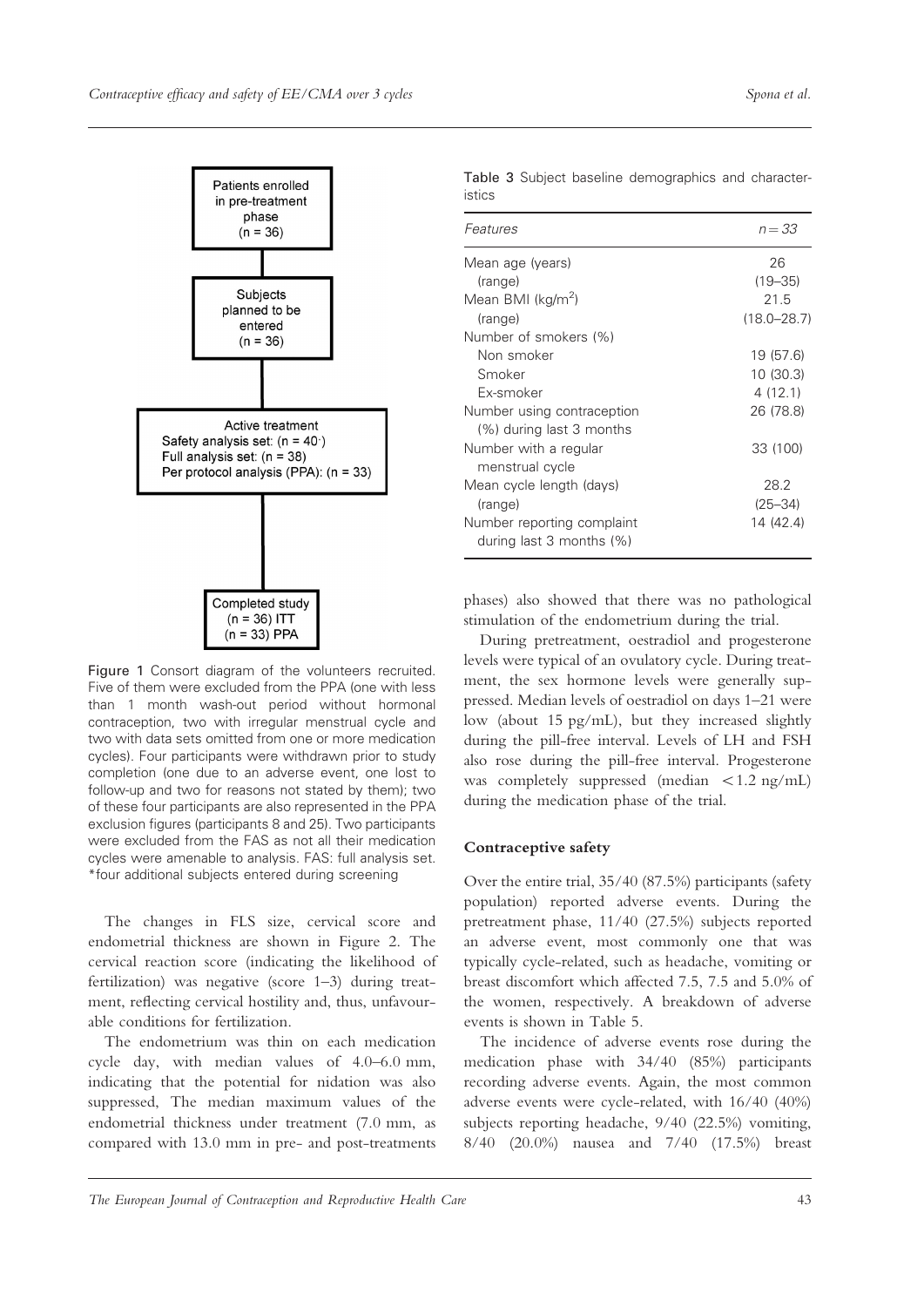| Time                  |   | Grade              | n(%)      |
|-----------------------|---|--------------------|-----------|
| Pretreatment          | 1 | No activity        | 0(0)      |
| cycle $(n=33)$        | 2 | Potential activity | 0(0)      |
|                       | 3 | Non-active FLS     | 0(0)      |
|                       | 4 | <b>Active FLS</b>  | 0(0)      |
|                       | 5 | LUF                | 0(0)      |
|                       | 6 | Ovulation          | 33 (100)  |
| Medication cycle 1    | 1 | No activity        | 27 (90.0) |
| $(n=30)$              | 2 | Potential activity | 2(6.7)    |
|                       | 3 | Non-active FLS     | 0(0)      |
|                       | 4 | <b>Active FLS</b>  | 1(3.3)    |
|                       | 5 | LUF                | 0(0)      |
|                       | 6 | Ovulation          | 0(0)      |
| Medication cycle 2    | 1 | No activity        | 16 (57.1) |
| $(n=28)$              | 2 | Potential activity | 7(25)     |
|                       | 3 | Non-active FLS     | 0(0)      |
|                       | 4 | <b>Active FLS</b>  | 4(14.3)   |
|                       | 5 | LUF                | 1(3.6)    |
|                       | 6 | Ovulation          | 0(0)      |
| Medication cycle 3    | 1 | No activity        | 16 (64.0) |
| $(n=25)$              | 2 | Potential activity | 3(12.0)   |
|                       | 3 | Non-active FLS     | 0(0)      |
|                       | 4 | <b>Active FLS</b>  | 6(24.0)   |
|                       | 5 | LUF                | 0(0)      |
|                       | 6 | Ovulation          | 0(0)      |
| Post-treatment cycle  |   | Insufficient       | 1(3.1)    |
| $(n=32)$              |   | data/drop-out      |           |
|                       | 1 | No activity        | 1(3.1)    |
|                       | 2 | Potential activity | 1(3.1)    |
|                       | 3 | Non-active FLS     | 1(3.1)    |
|                       | 4 | <b>Active FLS</b>  | 0(0)      |
|                       | 5 | LUF                | 2(6.3)    |
|                       | 6 | Ovulation          | 26 (81.3) |
| All medication cycles | 1 | No activity        | 59 (71.1) |
| $(n=83)$              | 2 | Potential activity | 12 (14.5) |
|                       | 3 | Non-active FLS     | 0(0)      |
|                       | 4 | <b>Active FLS</b>  | 11 (13.3) |
|                       | 5 | LUF                | 1(1.2)    |
|                       |   | Ovulation          | 0(0)      |

Table 4 Absolute and relative frequencies of residual ovarian activity assessed by (grades 1–6)

FLS, follicle-like structure; LUF, luteinized unruptured follicle.

discomfort. Common cold was reported by 9/40 (22.5%) women, indicating the seasonal nature of the trial. Most adverse events during the medication phase were classified as mild (71.1%), with 24.0% being of moderate and 5.0% of severe intensity. There were no

serious adverse events related to the trial medication. In general, the incidence of adverse events decreased over the three medication cycles.

Four women did not complete the trial. Of these, one withdrew from the trial during the medication phase due to an adverse event (a local reaction from frequent blood sampling) and three (7.5%) withdrew in medication cycle 3, for reasons they did not mention. One of the latter was lost to follow-up. During the post-treatment phase, the incidence of adverse events was lower than that observed during pre-treatment, with 8/36 (22.2%) women (safety population), who completed the trial, reporting adverse events. One case of acute appendicitis was the only serious adverse event during the posttreatment phase; it was considered to be unrelated to the trial medication.

No other clinical or laboratory abnormalities were observed during the trial. All pregnancy tests were negative and there were no pathological changes in the cervix.

During pretreatment, 4/33 (12.1%) of the women (PPA) reported intermenstrual bleeding. As expected, the incidence of intermenstrual bleeding increased during treatment. It was highest in medication cycle 1, with 12/30 (40%) women reporting intermenstrual bleeding. Intermenstrual bleeding declined during the next two medication cycles, with the incidence in cycle 3 (16%) being similar to pretreatment (12.1%). Spotting and breakthrough bleeding occurred in similar numbers of women during each cycle.

Single cycles were occasionally omitted from the full analysis set due to missing FLS values or sex hormone measurements leading to unreliable grading according to Hoogland and Skouby<sup>5</sup>. Similarly, single cycles were omitted from the per protocol set if more than one pill per medication cycle was missed, diarrhoea or vomiting had occurred, or antibiotics were taken (all of which diminish the efficacy of OCs).

# DISCUSSION AND CONCLUSION

This single-centre, open, non-controlled, phase II trial was designed to evaluate the contraceptive efficacy (ovulation inhibition) and safety of a modern low-dose combination pill (EE/CMA) in women with no known infertility.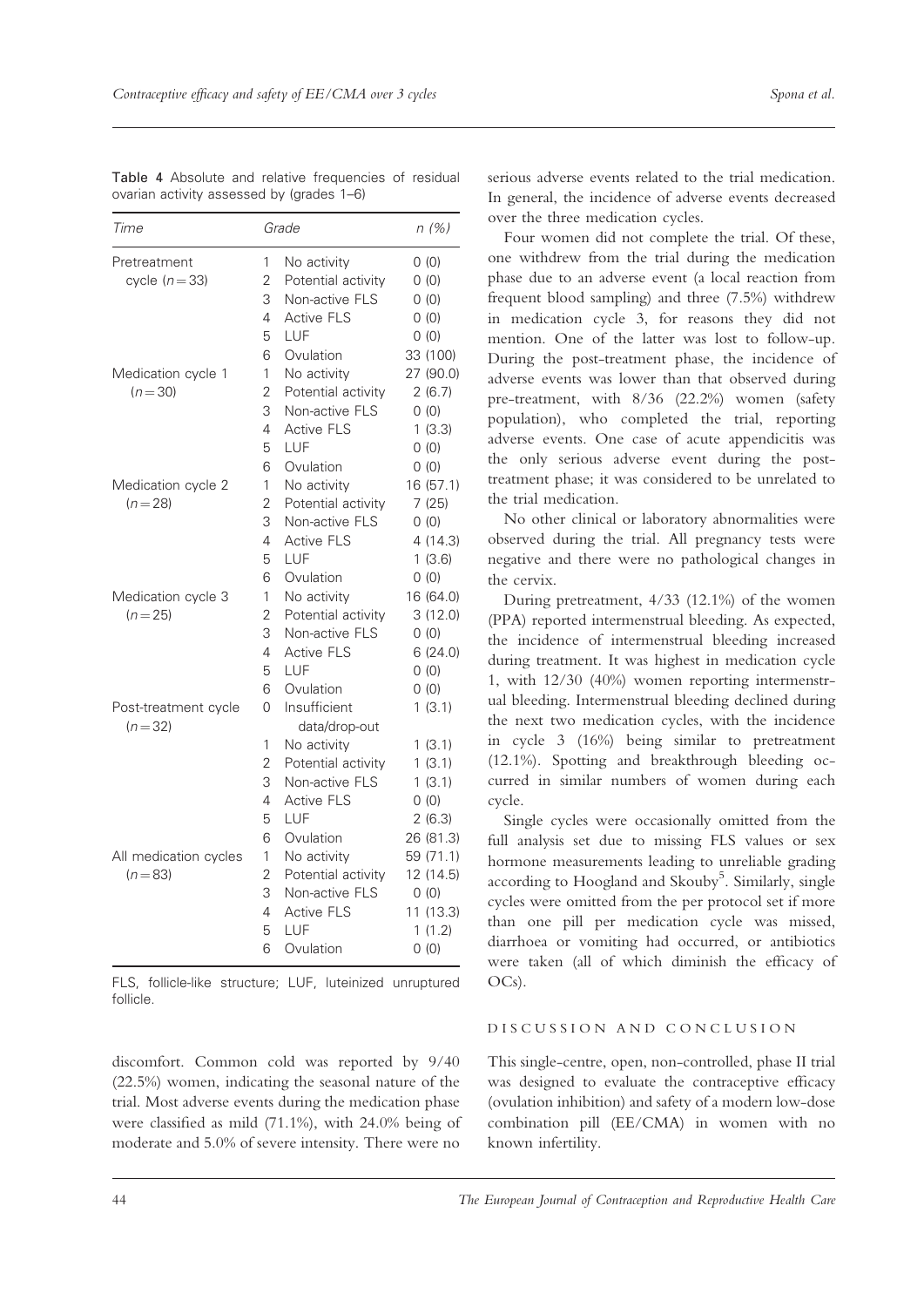

Figure 2 Size of follicle-like structure, cervical score and endometrial thickness

In total, 40/65 (61.5%) women were screened, received trial medication and were eligible for the safety analysis. Of these, 33 (82.5%) were eligible for the analysis of efficacy as per protocol. The demographics of the subjects were those of a healthy female population and thus corresponded to those of potential users.

The current trial used the grading of ovarian activity according to Hoogland and Skouby<sup>5</sup>, which was reviewed and modified by  $Span<sup>10–12</sup>$ . This combines the ultrasonic examination of follicles and the

determination of hormone levels to differentiate levels of ovarian activity. Follicle size, sex hormone levels, cervical reaction and endometrial thickness were measured every other day, and grading was performed for each cycle. This ensured that comprehensive information regarding residual ovarian activity was obtained. Secondary assessments (changes of cervical reaction and endometrial thickness) helped to thoroughly assess the potential for pregnancy.

EE/CMA suppressed ovarian activity to a major degree, as reflected by only 14.5% of the cycles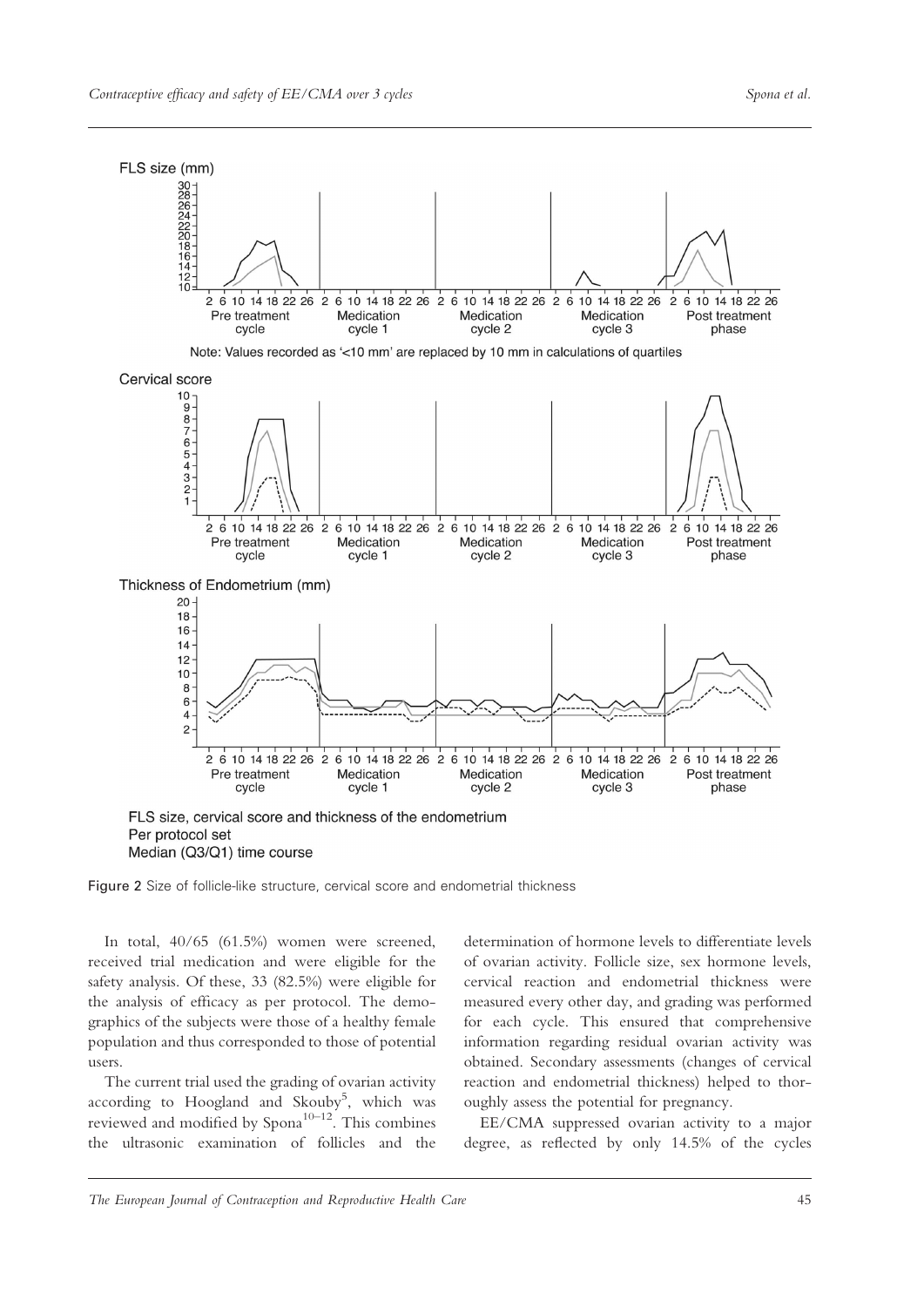| Event                                            | Pretreatment<br>$n = 40(%)$     | Medication phase<br>$n = 40 (%)$ | Post-treatment<br>$n = 36 (%)$ |
|--------------------------------------------------|---------------------------------|----------------------------------|--------------------------------|
| Reporting at least one event                     | 11(27.5)                        | 34 (85)                          | 8(22.2)                        |
|                                                  | [95% CI, 14.60-43.89]           | [95% CI, 70.16-94.29]            | [95% Cl, 10.12-39.15]          |
| Serious adverse events                           | 0(0)                            | (0)                              | $1(2.8)$ *                     |
|                                                  | [95% CI, 0.07-14.53]            |                                  |                                |
| Adverse events leading to withdrawal             | 0(0)                            | $1(2.5)$ **                      | 0(0)                           |
|                                                  |                                 | [95% CI, 0.06-13.16]             |                                |
| Most common adverse events ( $>$ three subjects) |                                 |                                  |                                |
| Headache                                         | 3(7.5)                          | 16 (40.0)                        | 3(8.3)                         |
|                                                  | [95% CI, 1.57-20.39]            | [95% CI, 24.86-56.67]            | [95% CI, 1.75–22.47]           |
| <b>Dizziness</b>                                 | 1(2.5)                          | 4(10.0)                          | 0(0)                           |
|                                                  | $[95\% \text{ Cl}, 0.06-13.16]$ | [95% CI, 2.79-23.66]             |                                |
| Nausea                                           | 1(2.5)                          | 8(20.0)                          | 0(0)                           |
|                                                  | [95% CI, 0.06-13.16]            | [95% CI, 9.05-35.65]             |                                |
| Vomiting                                         | 3(7.5)                          | 9(22.5)                          | 0(0)                           |
|                                                  | [95% CI, 1.57-20.39]            | [95% CI, 10.84-38.45]            |                                |
| Fatigue                                          | 1(2.5)                          | 4(10.0)                          | 1(2.8)                         |
|                                                  | [95% CI, 0.06-13.16]            | $[95\% \text{ Cl}, 2.79-23.66]$  | [95% CI, 0.07-14.53]           |
| Breast discomfort                                | 2(5.0)                          | 7(17.5)                          | 0(0)                           |
|                                                  | [95% CI, 0.61-16.92]            | [95% Cl, 7.34-32.78]             |                                |
| Dysmenorrhoea                                    | 0(0)                            | 3(7.5)                           | 1(2.8)                         |
|                                                  | [95% Cl, 1.57-20.39]            | [95% CI, 0.07-14.53]             |                                |
| Common cold                                      | 1(2.5)                          | 9(22.5)                          | 0(0)                           |
|                                                  | $[95\% \text{ Cl}, 0.06-13.16]$ | [95% CI, 10.84-38.45]            |                                |
| Naso-pharyngitis                                 | 0(0)                            | 3(7.5)                           | 0(0)                           |
|                                                  |                                 | [95% CI, 1.57-20.39]             |                                |

Table 5 Number (%) of women with adverse events [95% confidence intervals (CIs)]

\*Acute appendicitis, not related to the trial medication.

\*\*Injection site reaction due to frequent blood sampling.

showing any residual ovarian activity during treatment (grade 4–5). The formation of a LUF only occurred in 1/83 (1.2%) medication cycles and no ovulation was observed (PPA). One breakthrough ovulation following vomiting and diarrhoea was detected in the full analysis set; this finding led to the exclusion of this subject's data sets and thus her exclusion from PPA. However, her cervical reaction time and endometrial thickness were suppressed to such a degree that conception and nidation were unlikely to have taken place.

During pretreatment, oestradiol and progesterone levels were typical of an ovulatory cycle. During treatment, levels of oestradiol were low during days 1– 21 of the cycle, reflecting suppression of the pituitary axis, but they increased slightly during the pill-free interval. Levels of LH and FSH also increased during the pill-free interval. Progesterone was completely suppressed during the medication phase, indicating an absence of ovulation. The marked effect of EE/CMA can be explained by the high binding affinity of CMA to progesterone receptors, which is approximately 30% greater than that of progesterone<sup>6</sup>.

As expected, ovarian suppression was greatest during the first medication cycle. This is most likely due to the fact that medication intake during the first cycle is taken on the first day of menstrual bleeding when ovarian, hormonal, cervical and endometrial processes are down-regulated to their lowest level. In contrast, during subsequent medication cycles, the pill-free interval of 7 days duration allowed some rebound in follicular and endometrial growth and an increase in oestradiol to occur. Levels of LH and FSH also increased during the pill-free interval.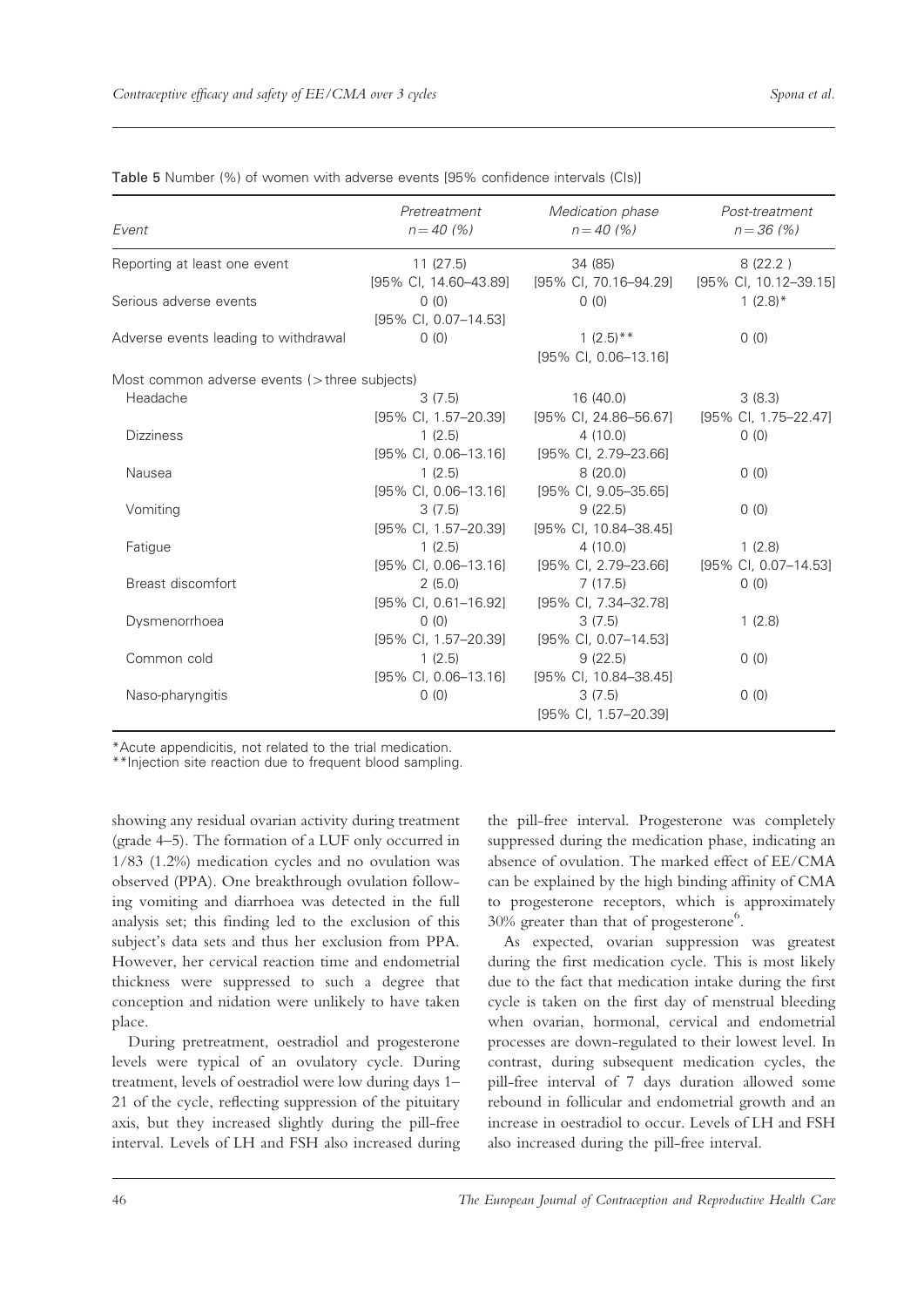The results of this trial compare favourably with those of trials of other OCs, during which much higher residual ovarian activity (up to 50%) has been reported<sup>3,10</sup>. Our data also compare favourably with those of previous reports on the efficacy and safety of  $EE/CMA^{17-19}$  and post-marketing surveillance and post-marketing surveillance  $\text{trials}^{20}$ . For example, in a multicentre, phase III trial during which 1655 women took EE/CMA for a total of 22337 cycles, contraceptive efficacy was outstanding (adjusted Pearl index of 0.27) and it was associated with great cycle stability, and beneficial anti-androgenic effects on both hair and skin<sup>19</sup>.

Overall, EE/CMA had a favourable safety profile and was well tolerated. Most side effects were cyclerelated, and included headache, nausea, vomiting and breast discomfort. There were no serious adverse events attributed to the trial medication. The adverse events that affected our patients were of the same type as the widely accepted complaints characterizing the use of OCs; due to the smaller number of participants, the frequency of side effects in this study was higher than previously reported $2^{1,22}$ . The safety profile of EE/CMA is most likely related to its almost complete absence of mineralocorticoid and anti-mineralocorticoid effects, and its lack of interference with hepatic metabolism<sup>9</sup>.

In line with previous observations<sup>8</sup>, body weight was not affected. The frequency of intermenstrual bleeding was low and, during the third medication cycle, it was similar to that during the pretreatment phase. These results are encouraging, because inadequate cycle control and increase in body weight are common reasons for discontinuation of hormonal contraception.

In summary, EE/CMA is a well-tolerated and highly effective OC, with little or no interference with cycle stability. All these factors should increase compliance. With a profoundly suppressed follicular development, negative cervical reaction and endometrial thinning, pregnancy during treatment EE/CMA seems extremely unlikely. EE/CMA also displays an anti-androgenic activity $8,17-19$ , which may benefit users with seborrhoea and moderate acne.

## ACKNOWLEDGEMENTS

The authors acknowledge the support of Grünenthal.

Conflict of Interest Statement Two of the authors are employed by Grunenthal GmbH, which manufactures the oral contraceptive assessed in the present study.

## REFERENCES

- 1. van Heusden AM, Fauser BC. Activity of the pituitaryovarian axis in the pill-free interval during use of lowdose combined oral contraceptives. Contraception 1999;59:237–43.
- 2. Benagiano G, Bastianelli C, Farris M. Contraception today. Ann NY Acad Sci 2006;1092:1-32.
- 3. van der Does J, Exalto N, Dieben T, Bennink HC. Ovarian activity suppression by two different low-dose triphasic oral contraceptives. Contraception 1995;52:357– 61.
- 4. van Heusden AM, Fauser BC. Residual ovarian activity during oral steroid contraception. Hum Reprod Update 2002;8:345–58.
- 5. Hoogland HJ, Skouby SO. Ultrasound evaluation of ovarian activity under oral contraceptives. Contraception 1993;47:583–90.
- 6. Kuhl H. Comparative pharmacology of newer progestogens. Drugs 1996;51:188–215.
- 7. Kuhl H. Ideal dose of ethinylestradiol. In: Elstein M, ed. Extragenital effects of oral contraceptives. New York: The Parthenon Publishing Group; 1997. pp 27–38.
- 8. Schramm G, Steffens D. A 12-month evaluation of the CMA-containing oral contraceptive Belara: Efficacy, tolerability and anti-androgenic properties. Contraception 2003;67:305–12.
- 9. Bitzer J. Belara—proven benefits in daily practice. Eur J Contracept Reprod Health Care 2005;10 Suppl 1:19–25.
- 10. Spona J, Feichtinger W, Kindermann C, et al. Doubleblind, randomized, placebo controlled study on the effects of the monophasic oral contraceptive containing 30 micrograms ethinyl estradiol and 2.00 mg dienogest on the hemostatic system. Contraception 1997;56:67–75.
- 11. Spona J, Feichtinger W, Kindermann C, et al. Inhibition of ovulation by an oral contraceptive containing 100 micrograms levonorgestrel in combination with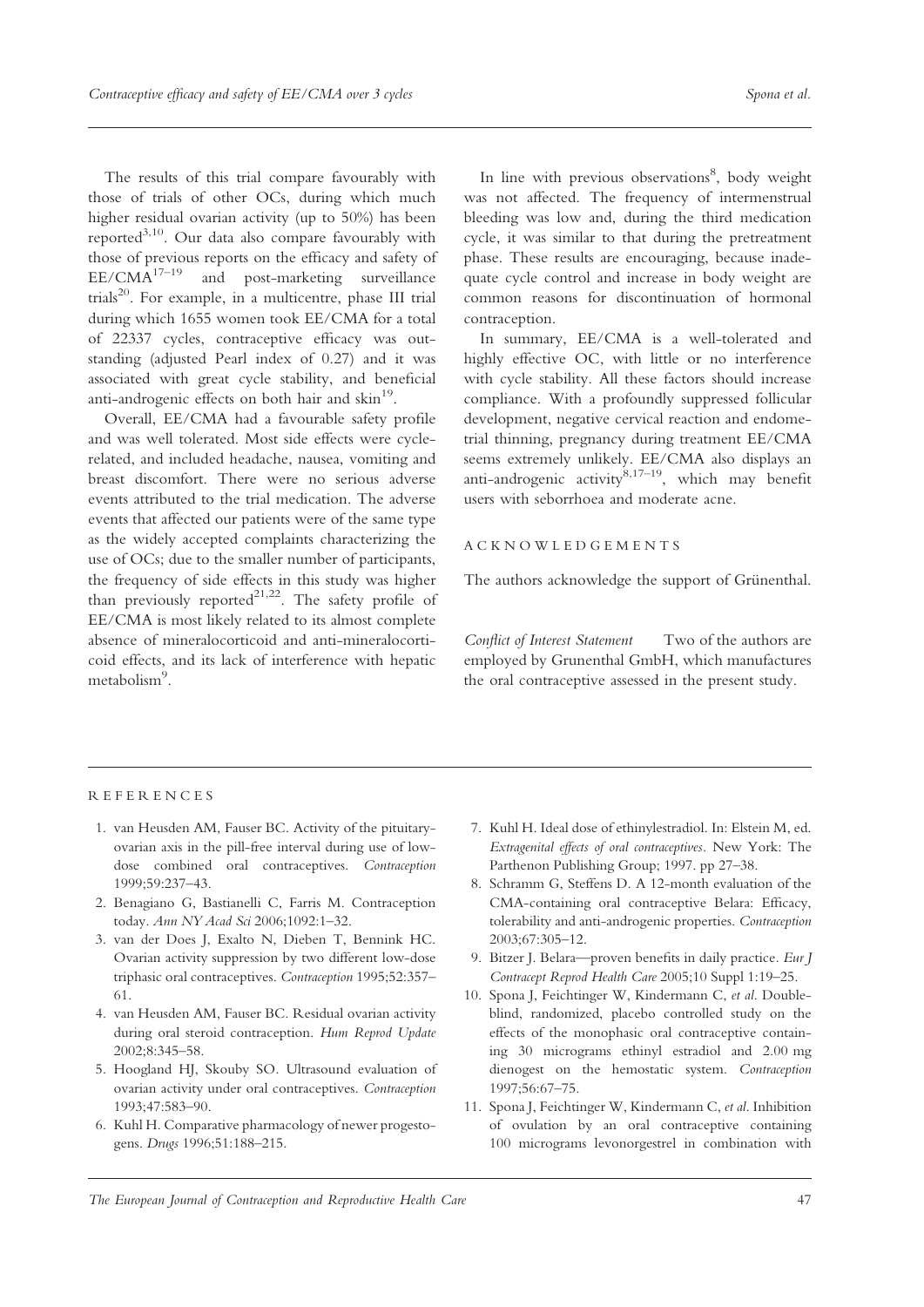20 micrograms ethinylestradiol. Contraception 1996;54: 299–304.

- 12. Sullivan H, Furniss H, Spona J, Elstein M. Effect of 21 day and 24-day oral contraceptive regimens containing gestodene (60 microg) and ethinyl estradiol (15 microg) on ovarian activity. Fertil Steril 1999;72:115–20.
- 13. Hackeloer BJ, Robinson HP. Ultrasound examination of the growing ovarian follicle and of the corpus luteum during the normal physiologic menstrual cycle. Geburtshilfe Frauenheilkd 1978;38:163–8.
- 14. Wetzels LC, Hoogland HJ. Relation between ultrasonographic evidence of ovulation and hormonal parameters: Luteinizing hormone surge and initial progesterone rise. Fertil Steril 1982;37:336–41.
- 15. Insler V, Glezerman M, Bernstein D. Diagnosis and treatment of the cervical factor of infertility. Reproduction 1981;5:295–300.
- 16. Insler V, Melmed H, Eichenbrenner I, et al. The cervical score, a simple semiquantative method for monitoring of the menstrual cycle. Int J Gynecol Obstet 1972;10: 223–8.
- 17. Worret I, Arp W, Zahradnik HP, et al. Acne resolution rates: results of a single-blind, randomized, controlled,

parallel phase III trial with EE/CMA (Belara) and EE/ LNG (Microgynon). Dermatology 2001;203:38–44.

- 18. Zahradnik HP. Belara—a reliable oral contraceptive with additional benefits for health and efficacy in dysmenorrhoea. Eur J Contracept Reprod Health Care 2005;10 Suppl 1:12–18.
- 19. Zahradnik HP, Goldberg J, Andreas JO. Efficacy and safety of the new antiandrogenic oral contraceptive Belara. Contraception 1998;57:103–9.
- 20. Schramm G, Steffens D. Contraceptive efficacy and tolerability of chlormadinone acetate 2 mg/ethinylestradiol 0.03 mg (Belara<sup>®</sup>). Results of a post-marketing surveillance study. Clin Drug Invest 2002;22:221-31.
- 21. Archer DF, Maheux R, DelConte A, O'Brien FB. A new low-dose monophasic combination oral contraceptive (Alesse) with levonorgestrel 100 micrograms and ethinyl estradiol 20 micrograms. North American Levonorgestrel Study Group (NALSG). Contraception 1997;55:139– 44.
- 22. Fotherby K. Twelve years of clinical experience with an oral contraceptive containing 30 micrograms ethinyloestradiol and 150 micrograms desogestrel. Contraception 1995;51:3–12.